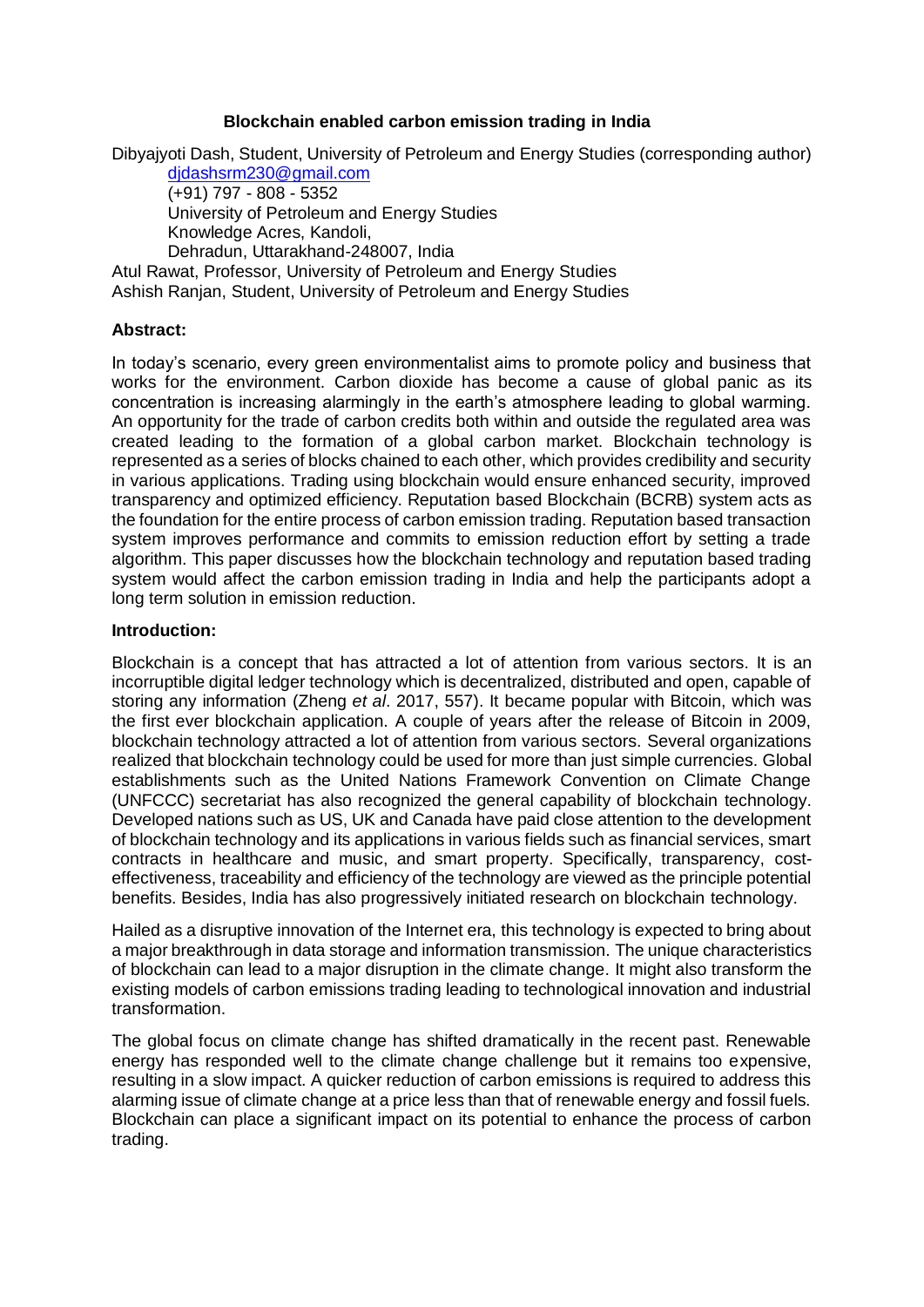## **Review:**

Blockchain, in itself, is a revolution. The first major innovation of blockchain was bitcoin. The current market cap of bitcoin is around \$10-\$20 billion dollars (Gupta 2017). The second innovation was known as the 'smart contract' embodied on the Ethereum platform. It allowed financial instruments such as bonds and loans, to be represented as separate entities. The Ethereum smart contract platform now has a market cap of around a billion dollars (Gupta 2017). The third major innovation, the current cutting edge of blockchain technology is known as 'proof of stake'. A group with the largest total computing power, known as miners, operate data centres and make the decisions. These innovations represent ten years of work. As the full potential of these innovations hits society, blockchain will gain traction and broad acceptance will eventually come about.

Two important parameters affecting a nascent technology and its business use cases are its novelty and complexity. The more novel it is, the more effort will be needed to ensure that users understand what problems it solves (Iansiti 2017). Complexity is represented by the number of parties that are needed to work together to create value. The scale and impact of blockchain technology will increase with time, and its adoption will require a significant institutional change (Iansiti 2017).

Blockchain technology in energy and commodity trading can transform the existing market space. This would result in high market efficiencies and significant cost savings for traders. Trading and risk management in the financial services sector has led much of the development so far. Still, in the early stages of development, the potential of blockchain technology in trading are broad and promising. Distributed Ledger Technology (DLT) helps a digital system for recording the transactions and their details at multiple places at the same time. Cryptographic proofs lock in the transaction order chain in perpetuity, eliminating any disputes over the sequence of events (Goldberg 2017). Through the application of blockchain technology, there is an opportunity to streamline internal processes and processes shared with external market participants. This can change the landscape of energy and commodity trading. (EY, n.d.).

Carbon dioxide emission in India has been increasing at a rapid rate in recent years. If we monitor the situation closely, India's carbon emission has jumped by a significant margin in the last four decades. **Figure 1** represents the increase in global carbon dioxide emissions represented as metric tonnes per capita. In 2015, the world emitted a total of 32.3 gigatons of carbon dioxide, out of which India accounted for 2 gigatons making it the third largest emitter after China and USA respectively (Andrew 2018). The study titled 'Carbon Dioxide Emissions from Fuel Combustion 2018' by International Energy Agency (IEA) also revealed that India's CO2 emissions from fuel combustion increased by 292.6 % from 1990-2016.





(Source: World Bank)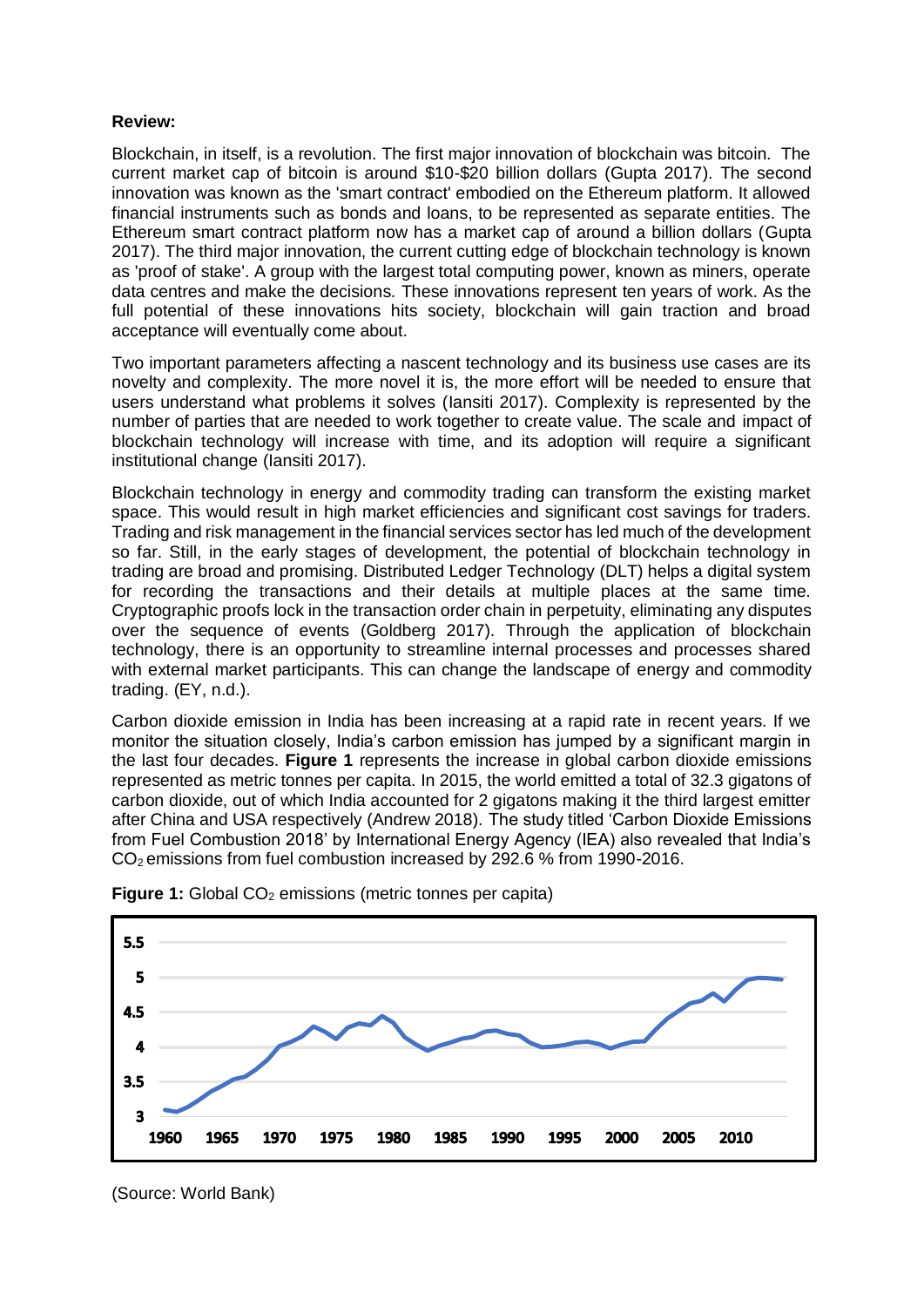If we look at the per capita carbon dioxide emission in India from 1971 to 2016, there has been a significant increase. The per capita emission in 1971 was 0.32 tonnes which increased to 1.57 tonnes in 2016 (IEA 2018). **Figure 2** represents a steady increase in the carbon dioxide emissions measured per capita in India. The curve is slowly accelerating over time. A strong per-capita growth has been observed in recent years however, it has come at a cost of almost doubling up the carbon dioxide emissions.



**Figure 2:** India's CO<sub>2</sub> emissions (metric tonnes per capita)

(Source: World Bank)

The study also looks at the major sources of emissions that include coal, oil and natural gas. In India, carbon dioxide emissions from these sources are quite alarming. The quality of Indian coal being subpar, more than a third of India's emissions are directly linked to coal. Emissions from coal rose from 127.2 metric tonnes in 1971 to 1468.1 metric tonnes in 2016 (IEA 2018). This proves that, despite an increase in the share of renewables, India still heavily relies on combustion of coal to produce their electricity. The oil and gas industry has also contributed significantly. The emissions have increased rapidly from 1971 to 2016. Emissions from oil rose from 52.8 metric tonnes in 1971 to 544.3 metric tonnes in 2016 (IEA 2018). If we look at the emissions coming from natural gas, it was 1 metric tonne in 1971 which increased to 95.7 metric tonnes till 2010. However, it declined to 53.6 metric tonnes in 2015 and again rose to 63 metric tonnes in 2016 (IEA 2018). This is mostly due to lack of built-up pipeline infrastructure.

According to the BP Statistical Review in 2019, India's primary energy consumption rose by 7.9% in 2018, the highest growth rate since 2007. India, being the fourth largest producer of coal in the world in 2018, consumption of coal increased by 8.7%. This contributed to 60% of the total increase in primary energy. Oil and gas consumption increased by 5.3% and 8.1% respectively. This led to a 7% increase in carbon emissions. In 2018, India accounts for almost 25% of the total increase in global  $CO<sub>2</sub>$  emissions. This represents 7% of global  $CO<sub>2</sub>$  emissions (BP Stats Review 2019).

# **Carbon Tax and Carbon Emission Trading:**

Carbon pricing is defined as a tool that establishes a link between the external costs of greenhouse gas emissions with their sources through a price. It acts as an economic signal to the emitters, which allows them to either transform their operations or continue emitting and paying for it. There are various carbon pricing approaches like emission trading system (ETS), carbon tax, results-based climate finance (RBCF) and internal carbon pricing. A carbon tax directly sets a price on carbon by defining an explicit tax rate on GHG emissions (World Bank, n.d.). The carbon emission reduction outcome in case of a carbon tax is not pre-defined, but the carbon price is. An emissions trading system (ETS) provides certainty about the environmental impact, but the price remains flexible. ETS is classified into two types: Cap and Trade System & Baseline and Credit System.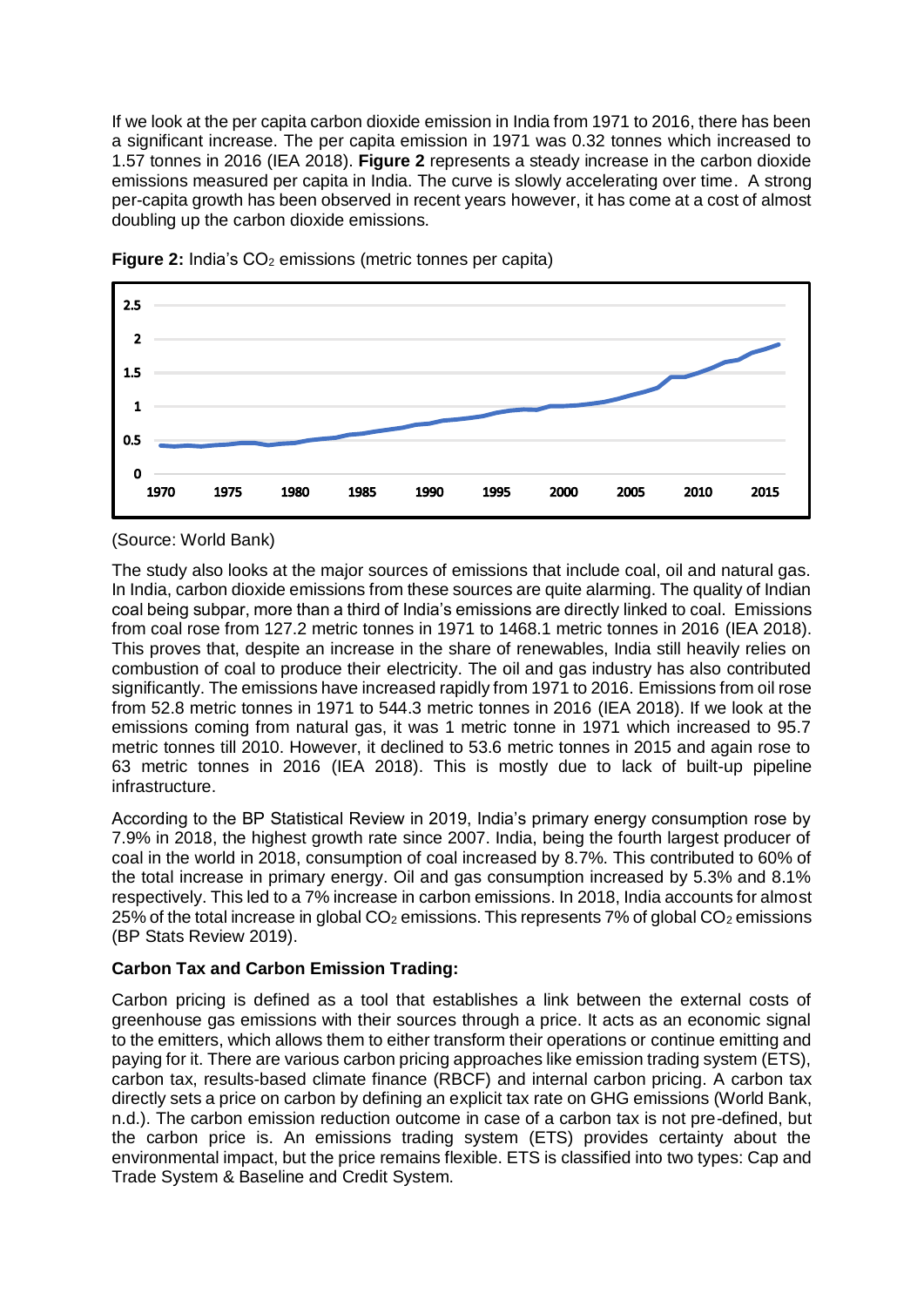In 1990, European nations like Poland and Finland started to impose a carbon tax in their country. In 1991, Norway and Sweden followed their footsteps. Denmark, Estonia, and Latvia introduced it in 1992, 2000, and 2004 respectively, before the introduction of ETS (Emission Trading System). In 2005, ETS was introduced and it was implemented in the entire European Union and some parts of South America, excluding those nations where Carbon Tax had already been imposed. In 2008, CCIR (Carbon Competitiveness Incentive Regulation) and Carbon Tax were introduced in Alberta and Columbia respectively. New Zealand also had its ETS by the end of 2008. In 2009, RGGI (Regional Greenhouse Gas Initiative) was introduced in Virginia, US. Consequently, more nations followed this trend and introduced/modified their carbon pricing system year by year.

In basic terms, under carbon emission trading, a nation/industry having more outflows of carbon can buy the right to emit progressively, and the nation/industry having fewer emissions sells the right to emit carbon to different nations/industries. The nations/industries producing more carbon in this manner fulfil their carbon emission requirements, and the exchanging market results in the most cost-effective carbon reduction strategies being exploited first. The process of carbon emission trading would be facilitated by the sale and purchase of carbon credits or CER. Carbon credits is defined as the unit related to reduction of 1 tonne of carbon dioxide emission from the baseline of the project activity. This vibrant market has attracted a lot of attention due to significant global governmental involvement. The biggest reason behind the emergence of the carbon emission trading market was the successful collaboration of various regulatory bodies with the governments of various nations to design a framework for emission trading around the world. Opportunities for this market is expected to rise with the European Union member nations taking initiative to reduce their greenhouse gas emissions.

India's efforts to curb the emission hasn't been successful lately. The Kyoto Protocol was signed and ratified by India in August, 2002. The main purpose of the protocol was to make developed nations pay for their ways with emissions while in the meantime, monetarily compensate nations with good behaviour in this regard. The protocol worked out three major mechanisms for emission reduction that is, International Emissions Trading (IET), Clean Development Mechanism (CDM) and Joint Implementation (JI). India has mostly relied on the Clean Development Mechanism to reduce the greenhouse gases in the past few years.

## **European Union Emission Trading Scheme (EU-ETS):**

The International Emissions Trading takes place by the European Union Emission Trading Scheme System which is the largest carbon trading market in the world. The main objective of this system is to reduce greenhouse gas emissions in industrial sectors. It works on the basis of 'cap and trade' principle. A cap is determined for certain greenhouse gases that can be emitted by the establishments (Wikipedia Contributors, n.d.). The cap is decreased with time such that the total emissions also decrease (Burtraw *et al*. 2001, 11). The cap allows the organizations to sell or purchase emission allowances which they can exchange with each other as required. They can likewise purchase a limited amount of international credits from emission-saving projects worldwide. The limit on the maximum number of allowances accessible guarantees that they have a value and after each year, a company must surrender its allowances to cover all its emissions. Failure to abide by the rules would result in imposition of heavy fines. **Figure 3** represents the framework of emission trading scheme which involves four major aspects like Allocation, Trading, Monitoring and Compliance control (Sohail 2015). In the event that an organization diminishes its emissions, it can keep the extra allowances to cover its future needs or else sell them to another organization that is shy of allowances. Trading brings adaptability that guarantees emissions are sliced where it costs least to do so.

Launched in 2005, the system covers about 27 member states of European Union (EU) including the European Economic Area (EEA) which includes countries like Norway, Iceland and Liechtenstein. The targeted point of regulation were energy-intensive user sectors and energy generation sectors. But the EU-ETS is not delivering the carbon dioxide cuts. A number of loopholes have rendered the system ineffective. Policymakers should bring about major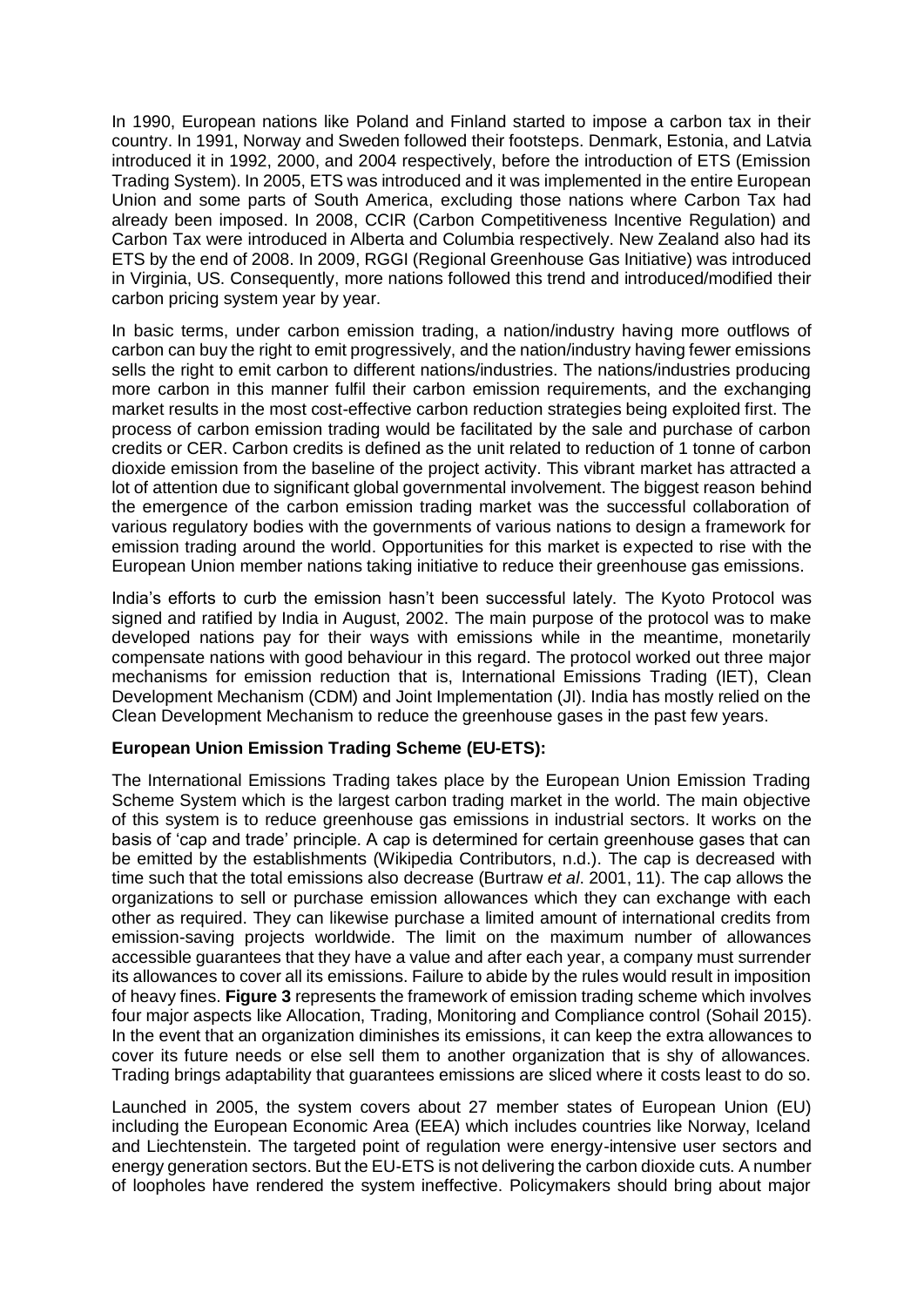improvements to the way the EU-ETS functions. Some of them include ceasing free permits to polluters, setting a tight cap and preventing the utilization of banked permits from earlier phases of the plan. These can be achieved by incorporating blockchain technology to the system. The future of trading can be revolutionized by the use of blockchain technology. If transactions took place on a blockchain network, settlement times could drop from days to minutes, thereby improving efficiency and reducing errors. Since the blockchain would be transparent to all parties, the need for audits would be dramatically reduced. The cost of doing business is lowered significantly. These savings could be passed on to traders in the form of lower commissions and fees (Bohl n.d.).



**Figure: 3** Framework of European Union-Emission Trading Scheme

## **Blockchain Reputation Based (BCRB) System:**

Reputation based trading system consists of an algorithm that influences how a transaction is being conducted in the block chain environment. The entire process will be carried out by blockchain keeping in mind that there is no change in the process of issuing, distributing and surrendering allowances. Allocation of credits would follow the process of Grandfathering, Benchmarking, and Auctioning. Tamper-resistant smart metres are required to obtain accurate input data and to ensure that correct amount of permits are surrendered. It should be noted that block chain can only ensure the immutability of the data entered and not the credibility of the data.

The reputation of an enterprise is a function of its past emission rates and its strategy to achieve emissions reduction. Past emission rates are evaluated by determining the ratio of emissions per product produced by the enterprise. For strategy in reducing emissions, the evaluation follows CDM's guideline for 'additionality' (Khaqqi *et al.* 2017, 12) Reputation points will play a key role in the allocation of credits by the central authority.

There are four important aspects in the Reputation based carbon emission trading known as the Authority, the Firm, the Project and the Auditor. Authority is the government body that has the right to issue permits and equivalent assets and distribute them. The firm acts as seller and buyer in the emission markets which includes CDM projects or any other sanctioned projects aimed at buying and selling Certified Emission Reduction (CER) units. The main aim of the auditor is to issue reputation points to these firms.

The outcome of the decentralized characteristic of blockchain technology is the absence of a central organization that oversees, sorts, and coordinates the bids and offers. As a result, a member should independently choose an acceptable offer out of all offers exhibited by the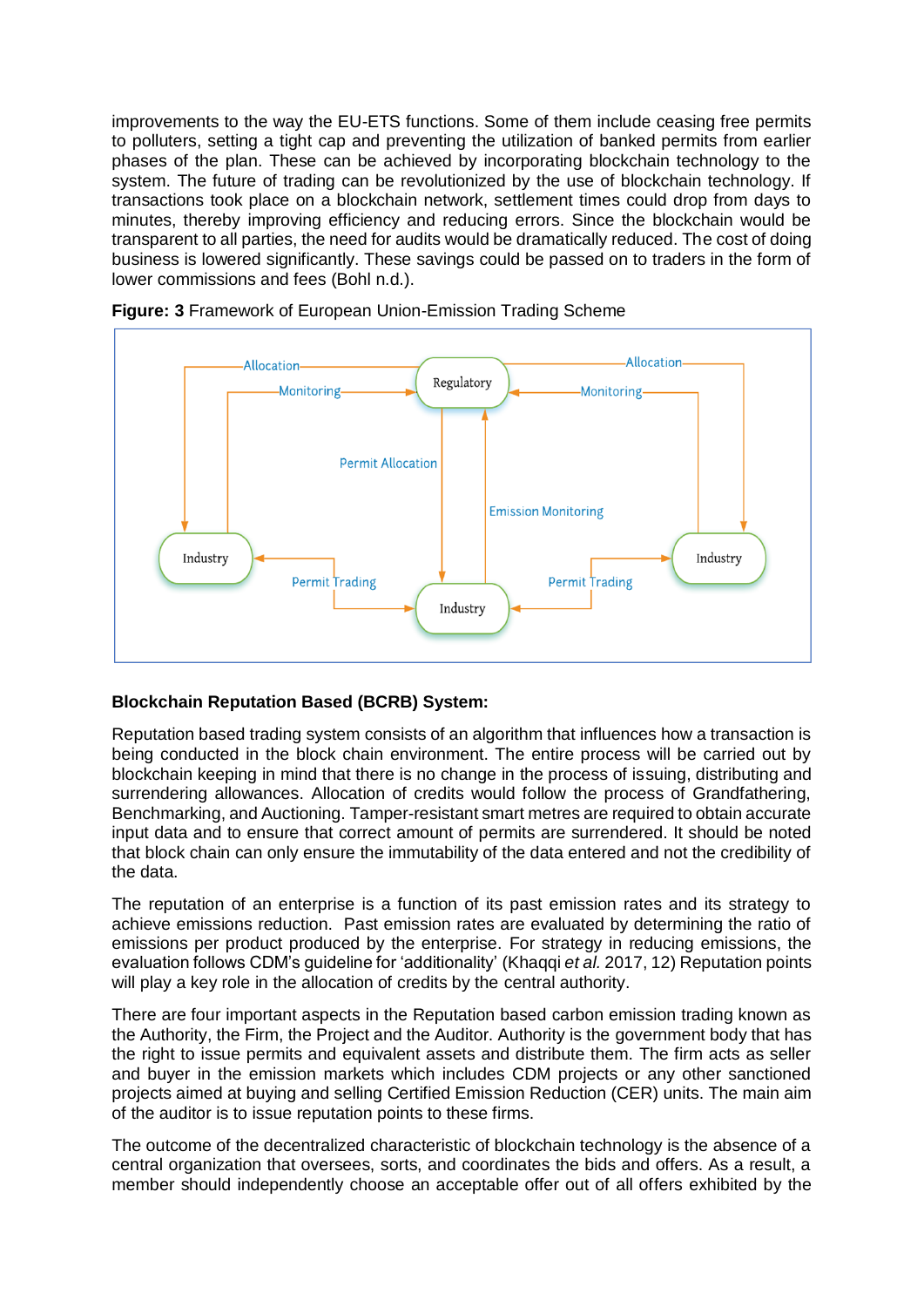opposite parties. In order to do that, every member should first gather all bids or offers they require.

The change in exchanging mechanism that is caused by the expansion of reputation system is connected in the offer collection and gathering process. In gathering the bids and offers, Reputation Points will be utilized to choose member's access: the better the reputation, the better the access. The system decides the number of offers participants can gather and from which group. It withholds some better offers from buyers or sellers with lesser reputation. This is one reason why trading through this system requires more than an agreement on price. Even when a buyer and a seller agree on price, they do not necessarily have the access to each other's offer.

In the selection procedure, the system sorts the gathered offers for the buyer in a unique way. It considers not just the asking price as in the customary ETS, it also takes into consideration the reputation of the publisher of the offer. This sorting technique is called Priority Value Order mechanism. Offers with lower prices won't really be set at the highest priority on the rundown, whereas offers with a lower need will. The need is measured through an index called Priority Value (Khaqqi *et al.* 2017, 12). Priority Value is a ratio of asking price to that of the reputation point.



#### **Figure: 4** BCRB Model Elements

Priority Value isn't relevant for the bids. Price is utilized to sort the bids. The purpose behind this is, by and large sellers have a better reputation over buyers. Utilizing price to sort bids, sellers have the chance to pick the highest bids accessible to them.

It begins with the buyer gathering seller's offers that they have the access to. Buyer reputation is confirmed by the framework to determine the access. Once it's completed, the offers are sorted by their priority value. Offers at the highest priority on the list must be chosen first. In the event that the best offer can't completely fulfil purchaser requests, the next offer on the list might be chosen. This procedure proceeds until the demand is completely fulfilled or until the end of the list is reached.

In publishing a bid or an offer, the price is an important element. The publisher needs to think about the offer's need and in addition the visibility. Priority alludes to the offer position on the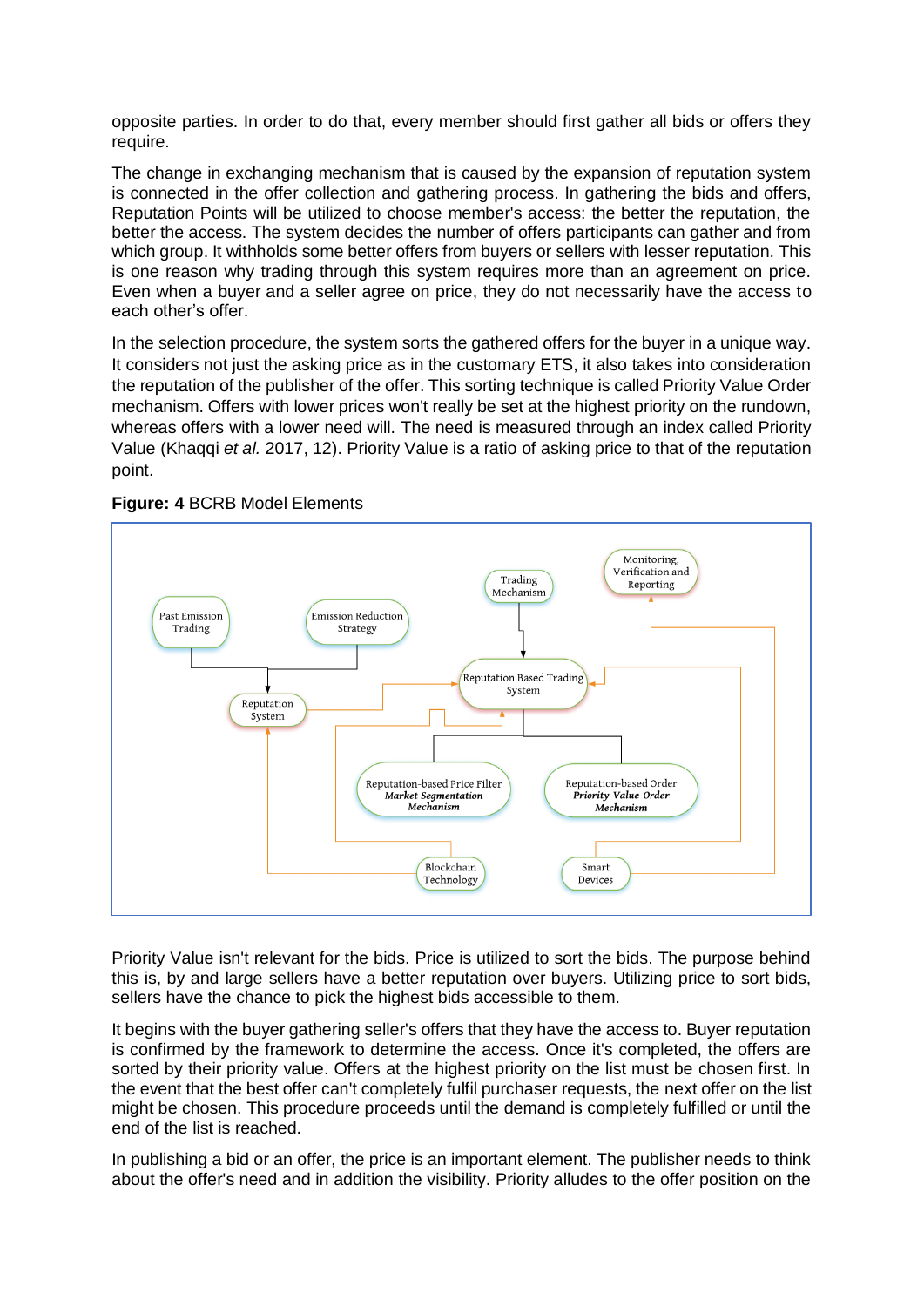final list of the contrary party. Visibility alludes to the number of opposite parties that can see the offer.

When an offer is a decent offer from the perspective of the opposite party (low price for the offer, high for bid), it is viewed as a favoured offer that can be accessed by a few but the offer has low visibility. Then again, a profoundly visible offer is one that isn't the greatest for the contrary party and can be seen by all.

**Figure 4** represents BCRB Model's Elements. Blockchain technology and Smart devices support the Monitoring, Verification and Reporting procedure. Simultaneously, they also support the reputation system that acts as the foundation for Reputation based Trading System. Reputation is a function of past emission rates and participant's strategy to achieve the emissions reduction. The system consists of two mechanisms, market segmentation mechanism and priority value order mechanism.

Exploiting the characteristics of blockchain such as transparency and immutability, the accuracy of information obtained can be guaranteed. In this way, the usefulness, consistency, and validity of the scheme can be improved. In the meantime, because of blockchain technology, inefficiency in the conventional ETS system can also be dealt with. The reputationbased trading system offers a novel approach by directly encouraging the members to adopt a long-term solution for emission reduction.

Moreover, the scheme does not deviate much from the conventional ETS, instead it adds complementary measures to enhance it. It can be implemented easily and quickly than other proposals that ask for complete alteration of the ETS system.

## **Carbon Trading in India:**

India, currently has the command and control approach to pollution regulation, which has resulted in high levels of non-compliance, lack of high-quality information, transparency, etc. There are two cap and trade markets in India. The first is a Renewable Energy Certificate Scheme and the second is Perform, Achieve and Trade (PAT) Scheme. Both of them have several loopholes and are ineffective in delivering emission cuts.

In recent years, Online Emission Monitoring Technology has received attention and interest in the context of providing accurate and continuous information on the particulate matter or gaseous emission from stacks. There are already commercially available systems for monitoring various parameters. Central Pollution Control Board (CPCB) being an apex environmental regulatory agency, has an important role to play in the preparation of a strategic plan and get required support from the MoEF&CC for implementation. The enforcement of the Continuous Emission Monitoring System (CEMS) guidelines will be affected if these requirements are not fulfilled. While implementation is the key, blockchain is essential for its real success.

Recently, Gujarat launched a market-based particulate pollution regulation system as a pilot project. It is designed to provide economic incentives to industrial units that are successful in controlling their emission. The government will allow to buy and sell permits by setting a cap (Tripathi 2019). Gujarat Pollution Control Board (GPCB) will obtain the readings from the Continuous Emission Monitoring System (CEMS) installed in various industries. CEMS sends live readings of stack pollution through a network of sensors on a minute to minute basis. The cap will guarantee that the total level of pollution across all industries does not supersede the defined levels of allowed particulate emissions in the region. Once the cap is set, the government will convey the overall emission reductions to the industries. Rest, the system would ensure that the industries cut their particulate pollution in a less effective manner. It would also reduce the cost of compliance for industries.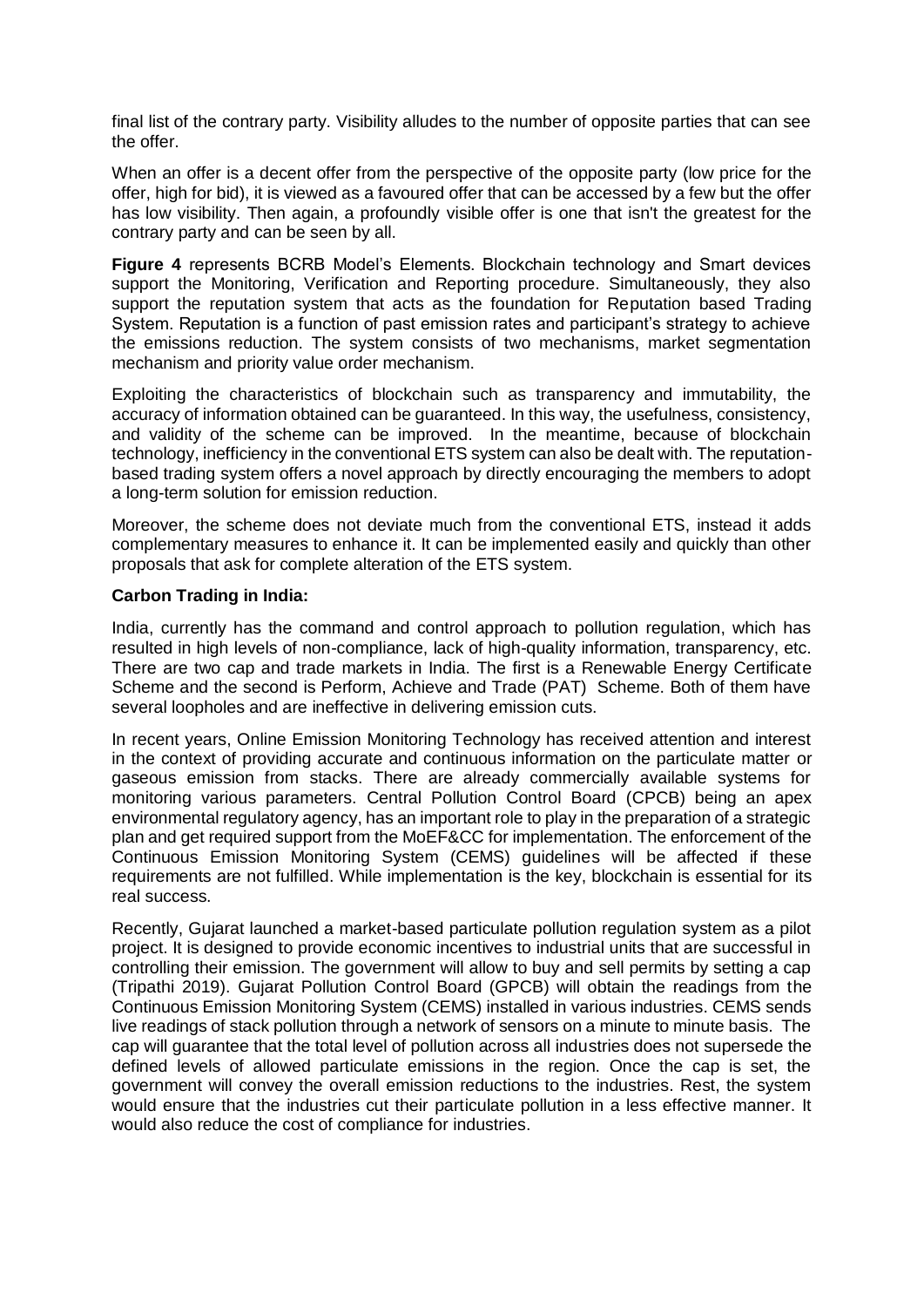The major flaw in CEMS is the credibility of data obtained. Calibration of devices plays an important role in determining the exact amount of emission. So, the industries not interested in spending money to abate pollution would want to calibrate it in a particular way or tamper with the data.

Through this system, Gujarat will be largely successful in abating pollution but it won't be able to achieve the desired emission cuts. This issue can only be addressed with the help of blockchain. Blockchain will force the participants to conduct themselves in a responsible manner with all the information accessible for scrutiny. The proposed BCRB model does not change the cap and trade mechanism adopted in Gujarat. Rather, it complements them making it easier to implement in any given situation. The reputation factor provides both financial incentives and improved public perception. This effect can only be aided by the transparency of the blockchain. Moreover, it also prevents any organisation or institution from violating their commitment to emissions reduction.

## **Gujarat's Cap and Trade System vs BCRB System**

Following the footsteps of China, the Gujarat government in India launched the cap and trade system in Surat to set an overall cap on the permitted particulate matter emissions. Surat's industrial belt consists of a lot of textile, dye and cotton mills. Residents run the risk of serious health hazards due to the industrial emissions and noxious fumes from these mills. Though economically efficient, the cap and trade system will face a lot of implementation challenges.

One of the major challenges would be the balancing of economic competitiveness with the reduction of emissions. If a low cap is set, it could affect the economic competitiveness of the industrial state. With fears of unemployment rising, this would be a major setback. However, the setting of a high cap would render the system ineffective. This was one of the major flaws in the European Union - Emission Trading System (EU-ETS). Over-allocation of permits would enable the industries to easily pay and pollute. Therefore, it becomes necessary for the Gujarat government to supplement the cap and trade scheme by facilitating technological sharing.

The current system targets a particular set of industries such as textile and dyeing. In order to effectively tackle air pollution, it needs to expand to other highly polluting industries like cement factories and thermal power plants. This can be accomplished by developing a new nationwide carbon market. Blockchain reputation based scheme can be implemented as a complementary measure to enhance the emission trading scheme implemented in Gujarat. It will improve the functionality, consistency, and credibility of the scheme.

Cap and Trade system can become an important tool in India's fight against climate change, but its implementation in India's complex political economy is likely to be messy (Goel 2019).

## **Conclusion:**

In a nutshell, carbon pricing involves imposing a cost on greenhouse gas emissions to hold emitters responsible and help drive reductions. Given the imminence of a climate catastrophe and the fact that the world devotes more attention to the issue than ever, there has never been a better time for governments to introduce a carbon pricing system.

Implementation of Emission Trading System (ETS) especially in developing countries like India, will be a tedious task. Establishing the financial market needed for Emission Trading System is a complicated process. India needs to embrace the blockchain technology to address this issue. Taking into consideration its distributed nature, blockchain can enhance administration and sustainability for tackling climate change. A sense of transparency and traceability is fostered as the technology helps to record transactions openly and permanently which prevents a monopolistic control over the framework. The United Nations Climate Change (UNFCCC) secretariat has recognized the capability of blockchain technology.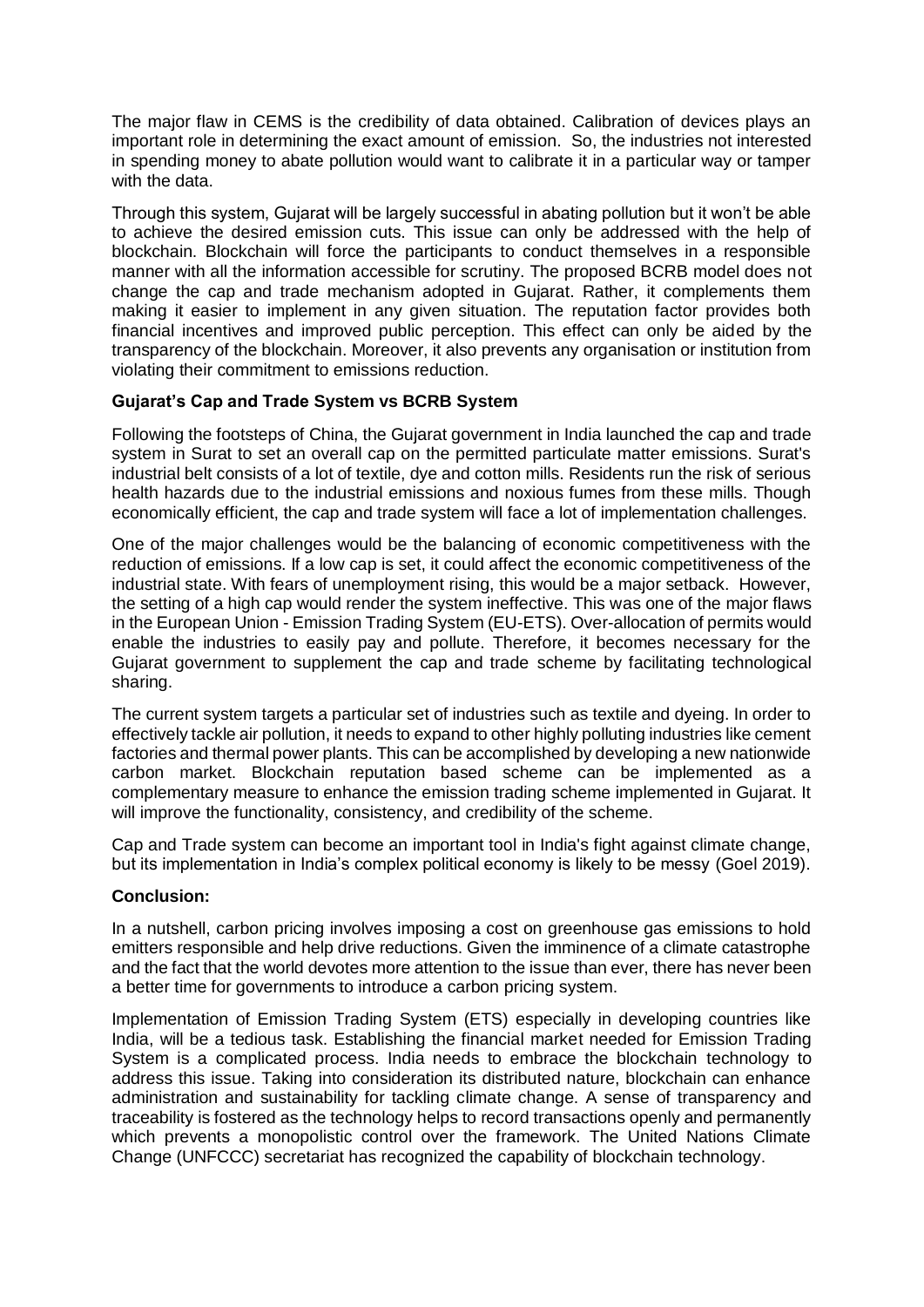India intends to reduce its emissions by 33 – 35% below 2005 levels by 2030 under the Paris climate agreement (Climate Action Tracker, n.d.). This can only be accomplished by developing a new nationwide carbon market.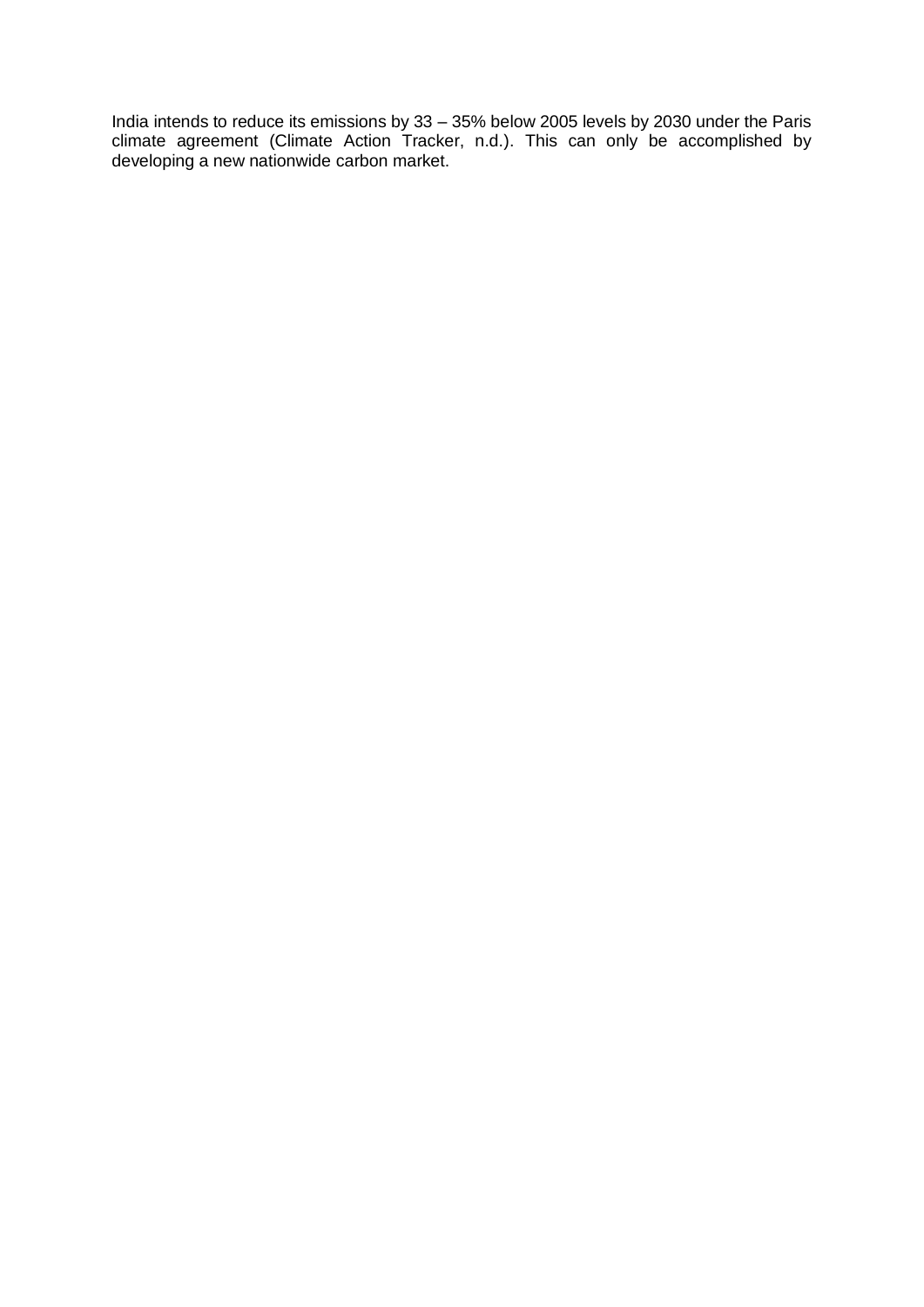#### **Reference list:**

Andrew, Robbie. 2018. "Guest Post: Why India's CO<sub>2</sub> Emissions Grew Strongly in 2017." *Carbon Brief*, March 28, 2018. [https://www.carbonbrief.org/guest-post-why-indias-co2-emissions-grew-strongly-in-2017.](https://www.carbonbrief.org/guest-post-why-indias-co2-emissions-grew-strongly-in-2017)

BP Statistical Review. 2019. "India's Energy Market in 2018." Accessed July 17, 2019. [https://www.bp.com/content/dam/bp/business-sites/en/global/corporate/pdfs/energy](https://www.bp.com/content/dam/bp/business-sites/en/global/corporate/pdfs/energy-economics/statistical-review/bp-stats-review-2019-india-insights.pdf#page46)[economics/statistical-review/bp-stats-review-2019-india-insights.pdf#page46](https://www.bp.com/content/dam/bp/business-sites/en/global/corporate/pdfs/energy-economics/statistical-review/bp-stats-review-2019-india-insights.pdf#page46)

Bohl, Lee. n.d. "What is Blockchain and How Will it Affect the Future of Trading." *Charles Schwab*. Accessed July 13, 2019.

[https://www.schwab.com/active-trader/insights/content/what-is-blockchain-and-how-will-it](https://www.schwab.com/active-trader/insights/content/what-is-blockchain-and-how-will-it-affect-future-trading)[affect-future-trading](https://www.schwab.com/active-trader/insights/content/what-is-blockchain-and-how-will-it-affect-future-trading)

Burtraw, Dallas, Karen Palmer, Ranjit Bharvirkar, and Anthony Paul. 2001. "The Effect of Allowance Allocation on the Cost of Carbon Emission Trading." *AgEcon Search*, (August): 1- 30.

[https://ageconsearch.umn.edu/record/10536/.](https://ageconsearch.umn.edu/record/10536/)

Climate Action Tracker. n.d. "Pledges and Targets." Accessed July 3, 2019. <https://climateactiontracker.org/countries/india/pledges-and-targets/>

EY. n.d. "Overview of blockchain for energy and commodity trading." Accessed July 17, 2019. [https://www.ey.com/Publication/vwLUAssets/ey-overview-of-blockchain-for-energy-and](https://www.ey.com/Publication/vwLUAssets/ey-overview-of-blockchain-for-energy-and-commodity-trading/%24FILE/ey-overview-of-blockchain-for-energy-and-commodity-trading.pdf)[commodity-trading/%24FILE/ey-overview-of-blockchain-for-energy-and-commodity](https://www.ey.com/Publication/vwLUAssets/ey-overview-of-blockchain-for-energy-and-commodity-trading/%24FILE/ey-overview-of-blockchain-for-energy-and-commodity-trading.pdf)[trading.pdf](https://www.ey.com/Publication/vwLUAssets/ey-overview-of-blockchain-for-energy-and-commodity-trading/%24FILE/ey-overview-of-blockchain-for-energy-and-commodity-trading.pdf)

Goel, Siddharth. 2019. "Gujarat's Emission Trading Scheme is India's First Real battle in War Against Air Pollution." *The Wire*, June 14, 2019. <https://thewire.in/environment/gujarat-air-pollution-emission-trading-cap-trade>

Goldberg, Shelley. 2017. "How Blockchain could revolutionize commodity markets." *The Quint*, December 22, 2017.

[https://www.bloombergquint.com/view/how-blockchain-could-revolutionize-commodity](https://www.bloombergquint.com/view/how-blockchain-could-revolutionize-commodity-markets)[markets](https://www.bloombergquint.com/view/how-blockchain-could-revolutionize-commodity-markets)

Gupta, Vinay. 2017. "A Brief History of Blockchain." *Harvard Business Review*, February 28, 2017.

<https://hbr.org/2017/02/a-brief-history-of-blockchain>

Iansiti, Marco and Karim Lakhani. 2017. "The Truth About Blockchain." *Harvard Business Review*, February 28, 2017. <https://hbr.org/2017/01/the-truth-about-blockchain>

International Energy Agency. 2018. "Statistics: Global energy data at your fingertips." Accessed July 3, 2019. [https://www.iea.org/statistics/?country=WORLD&year=2016&category=Energy%20supply&i](https://www.iea.org/statistics/?country=WORLD&year=2016&category=Energy%20supply&indicator=TPESbySource&mode=chart&dataTable=BALANCES) [ndicator=TPESbySource&mode=chart&dataTable=BALANCES](https://www.iea.org/statistics/?country=WORLD&year=2016&category=Energy%20supply&indicator=TPESbySource&mode=chart&dataTable=BALANCES)

Khaqqi, Khamila Nurul, Janusz Sikorski, Kunn Hadinoto, and Markus Kraft. 2017. "Incorporating Seller/buyer Reputation-based System in Blockchain-enabled Emission Trading Application." *Applied Energy,* (October): 8-19, <https://doi.org/10.1016/j.apenergy.2017.10.070>